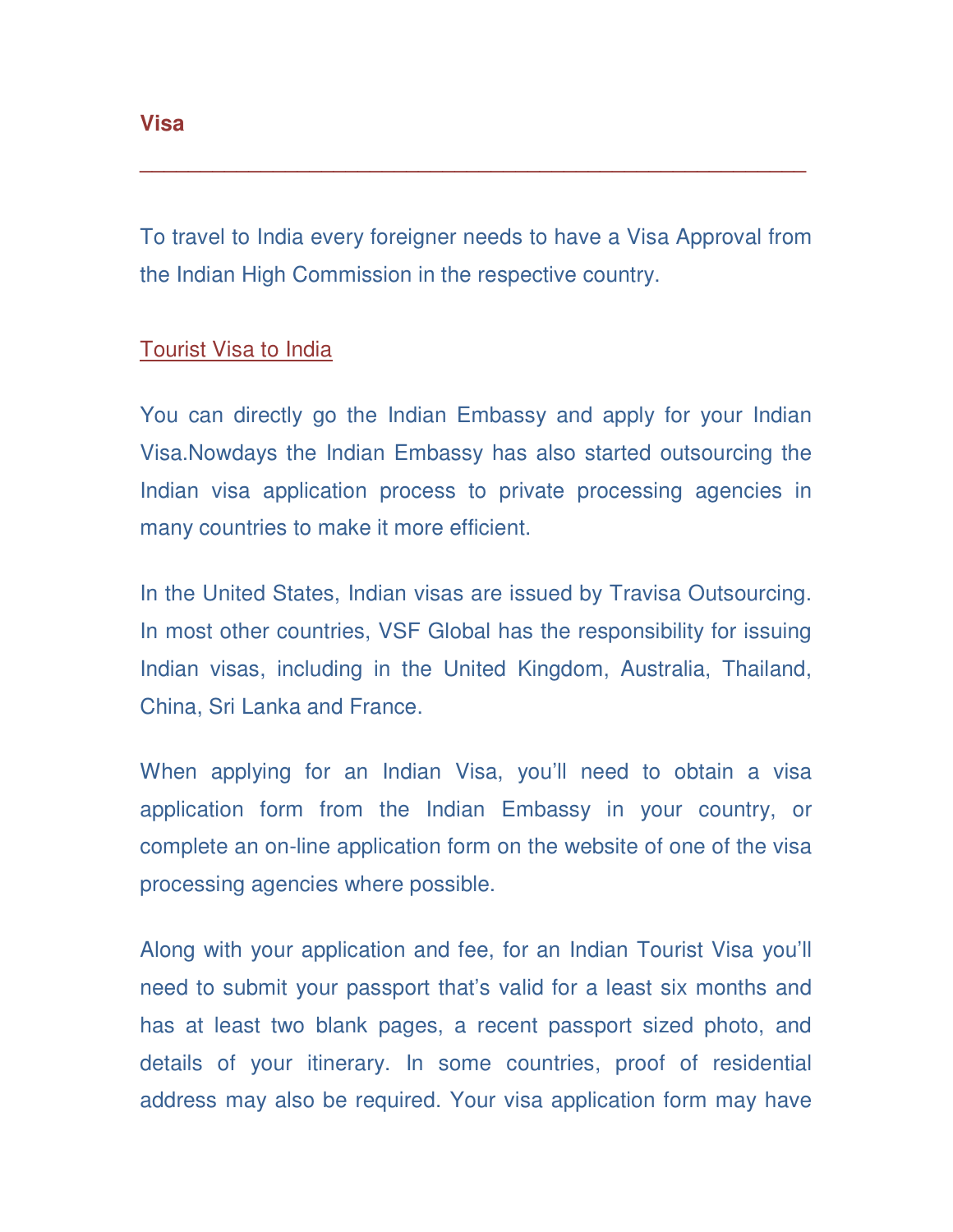the space for Indian referees, but this section usually isn't required to be completed for tourist visas.

# **Tourist VISA REQUIREMENTS:**

- 1. **Passport Requirements:** Original, signed passport valid for 6 months from day of application, and with at least two blank visa pages preferably back to back. Amendment pages are not acceptable for visa stamps.
- 2. **Indian Visa Application Form:** One visa application form per applicant completed on-line, printed and signed. Only on-line applications are accepted. Signature must be original on each application. Improperly completed forms may delay the processing of your visa.
- 3. **Photo Requirements:** Two recent 2 x 2 passport type photographs, in color, front view and with a plain/light background. San Francisco and Washington DC jurisdictions: no glasses

may be worn in these photos; photos should not be stapled to the application.

4. **Other Forms:** Proof of residential address in the United States: Clear copy of applicant's driver's license, utility bill or phone bill. Address on the document must match address on the visa application form.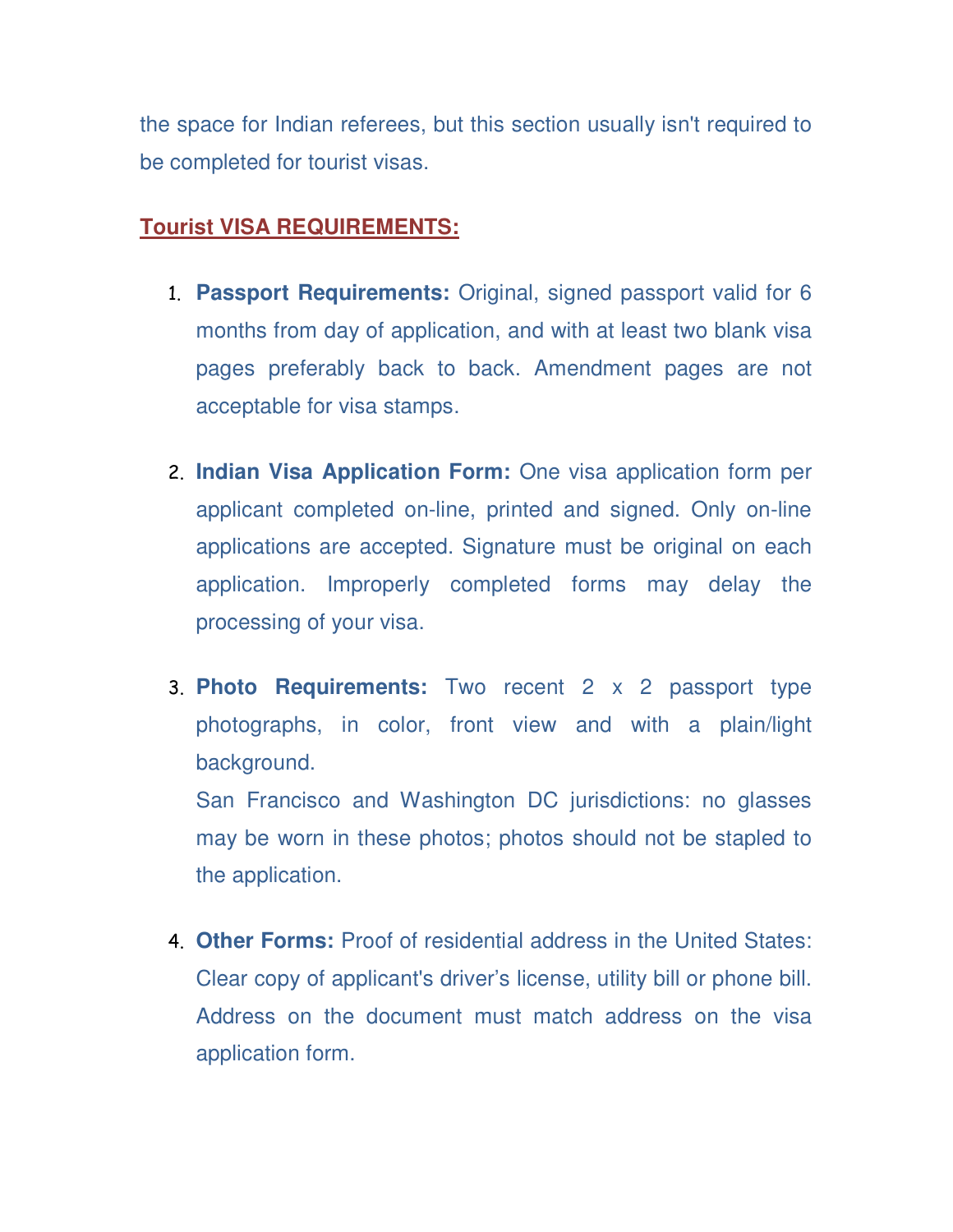Copy of Birth Certificate: A photocopy of the applicant's birth certificate. Any birth certificates that do not originate from the US or India must be translated into English and must be notarized. Please note: You should not send the original birth certificate; Travisa cannot be responsible for original documents.

- 5. **Minors:** The visa application must be signed by both parents and a copy of both parents' signed passports must be submitted. A copy of a parent's driver's license or utility bill can be used for proof of residential address in the US.
- 6. **Other Requirements:** Indian visas allow multiple entries into the country, however, there must be a gap of at least 2 months between two visits to the country on a Tourist Visa. No Permit is needed if the visa holder is traveling to multiple countries on the same itinerary and the trip follows the itinerary exactly. The visa holder must carry a copy of the itinerary to show the Immigration Officer. All other applicants seeking permission to enter India multiple times within two months must submit the following:

Letter of Request: A letter addressed to the appropriate Indian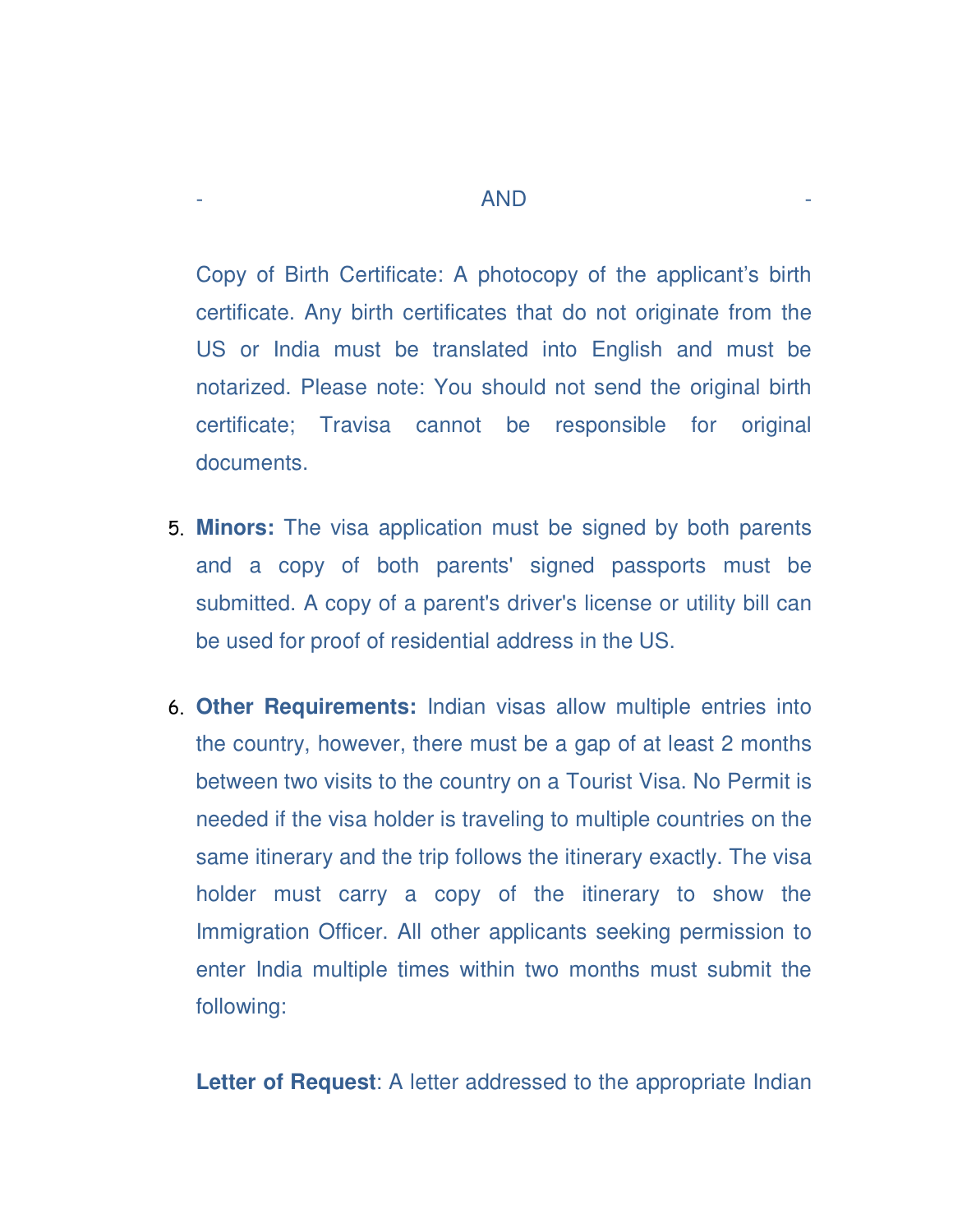Consulate seeking permission and highlighting the urgency of the visit. The letter should also provide a detailed explanation of the reason for visiting more than once within two months, the purpose of journey and the expected dates of travel. The specific purpose of visit must be clearly indicated, for example: for recreation/sight seeing, casual visit to meet friends and relatives/others (to be specified), and not for engagement in business activities, employment or pursuing studies, research, etc.

**Fee**: The Indian Consulate charges an additional fee of \$25 with all re-entry requests. This fee is non-refundable even when re-entry permission is not granted.

**Please Note**: Re-entry permission is granted on only very rare, urgent cases.

7. **Special Instructions:** All persons of Indian origin as well as accompanying spouse and dependent family members must apply for an Entry Visa (not Tourist Visa).

**India Visa Validity:** Visas are usually valid for multiple entries for a period of 6 months or 5 years based on consular fee paid. 10 year visas are issued at the discretion of the Indian Consulate. Multiple entry visas allow re-entry to India only after a period of two months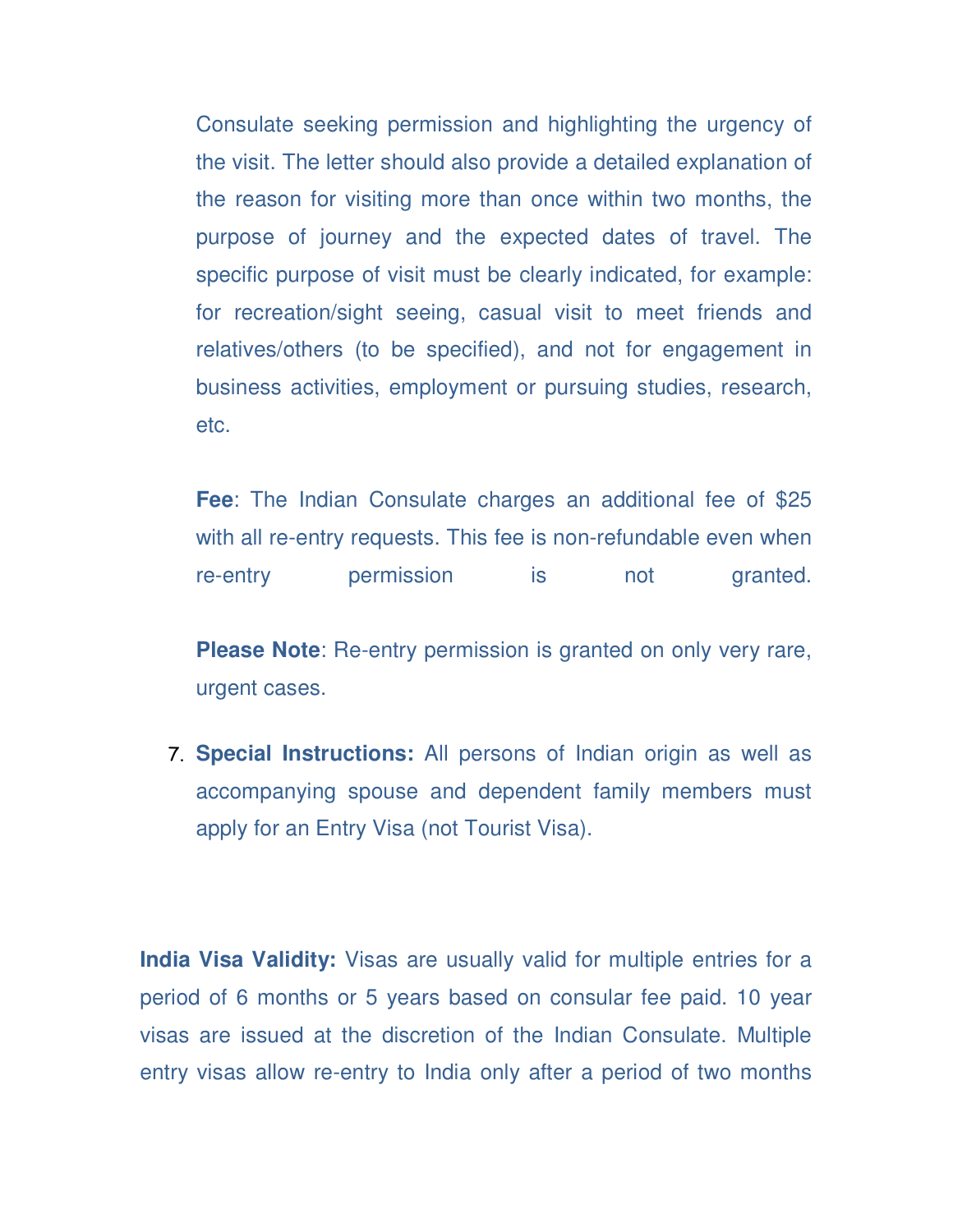between visits. Important: Travelers must leave India on or before the expiration of their visa. Travelers who remain in India beyond the validity of their visa could face detention and significant penalties. If your intended length of stay in India exceeds the validity of your existing visa, you must apply for a new visa. If re-entry permission is granted, travelers intending to return to India for a second visit within two months must register at the Foreigners Regional Registration Office (FRRO) within 14 days of arrival in India

**Indian Visa Processing Time:** Visas are usually processed in 5 business days. Rush processing may be available for additional fees. Please visit our Consular Fees page for details. Rush service is defined as any attempt made by Travisa to retrieve the visa in less time than the amount required by the embassy to process the visa.

In order to ensure that visa applications for most embassies/consulates are submitted on the day that we receive them, they should be shipped to us via FedEx Priority Overnight (not First Overnight or Standard Overnight).

Non-refundable tickets or reservations should not be purchased until all visas and passports are secured and in your possession.

#### **Medical Visa to India**

Mentioned below are the conditions and procedures to apply for an Indian Medical Visa.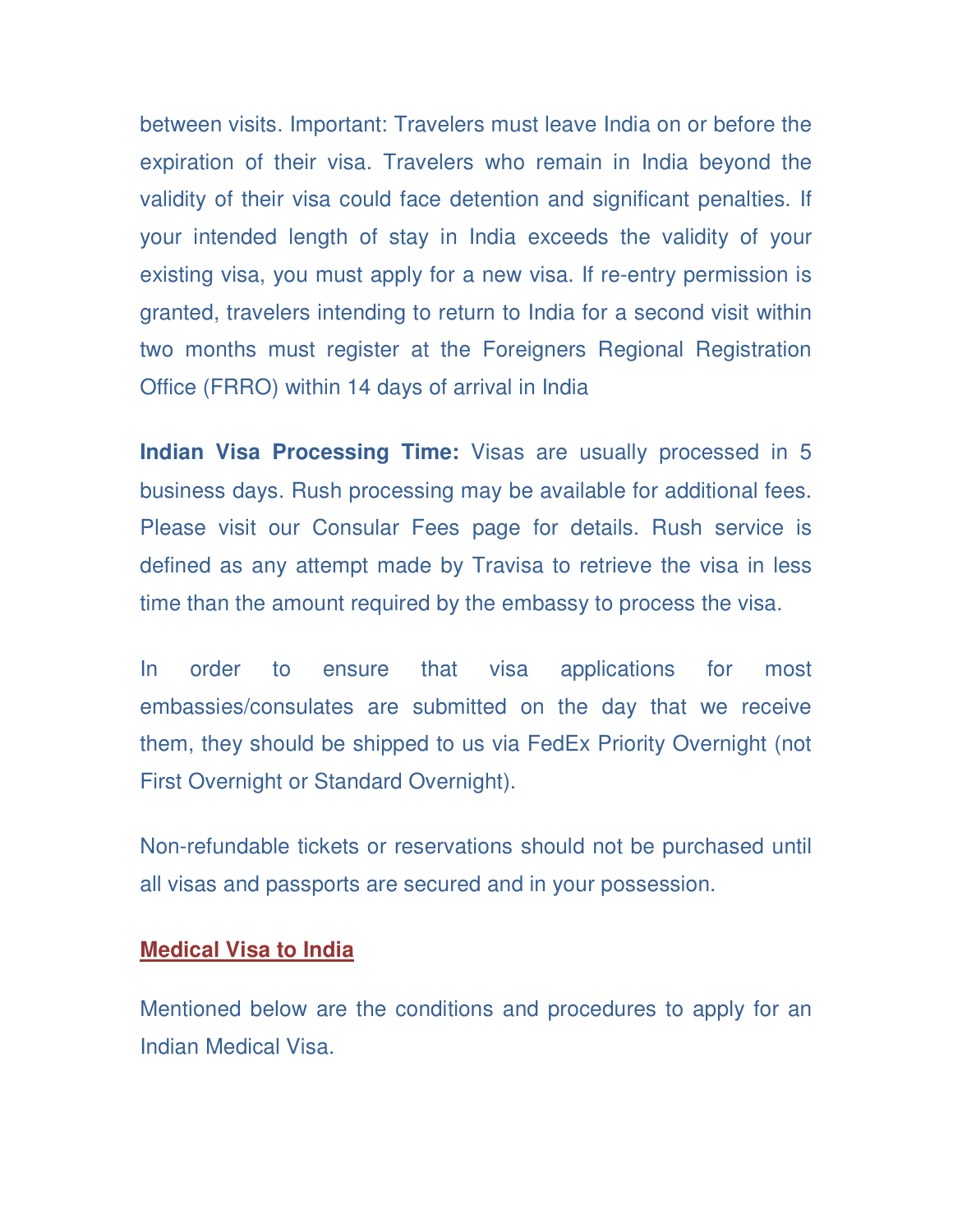### **Conditions**

A medical category visa may be issued with the following conditions:

a. The Indian Missions/Posts abroad may scrutinize the medical documents very carefully and satisfy themselves about the bonafide purpose for which medical treatment visa is being requested.

b. Mission may satisfy that the applicant has sought preliminary medical advice from his country of origin/country of residence and he has been advised to go for specialized medical treatment. In case the foreign national desires to go for treatment under the Indian system of Medicines, his case may also be considered.

c. This type of visa should be granted for seeking medical attendance only in reputed / recognized specialized hospitals/ treatment centers in the country. Although non exhaustive, following illustrative list of ailments would be of primary consideration; serious ailments like neuro-surgery; ophthalmic disorders; heart related problems; reneal disorders; organ transplantations; plastic surgery; joint replacement etc.. The basic idea would be that the mission may satisfy about the need of the foreign national to come to India for medical treatment/ health enhancements.

### **Validity of visa and extension of visa**

The initial period for such a visa may be upto a period of one year or the period of treatment whichever less, which can be extended for a further period upto one year be the State Government/ FRROs on the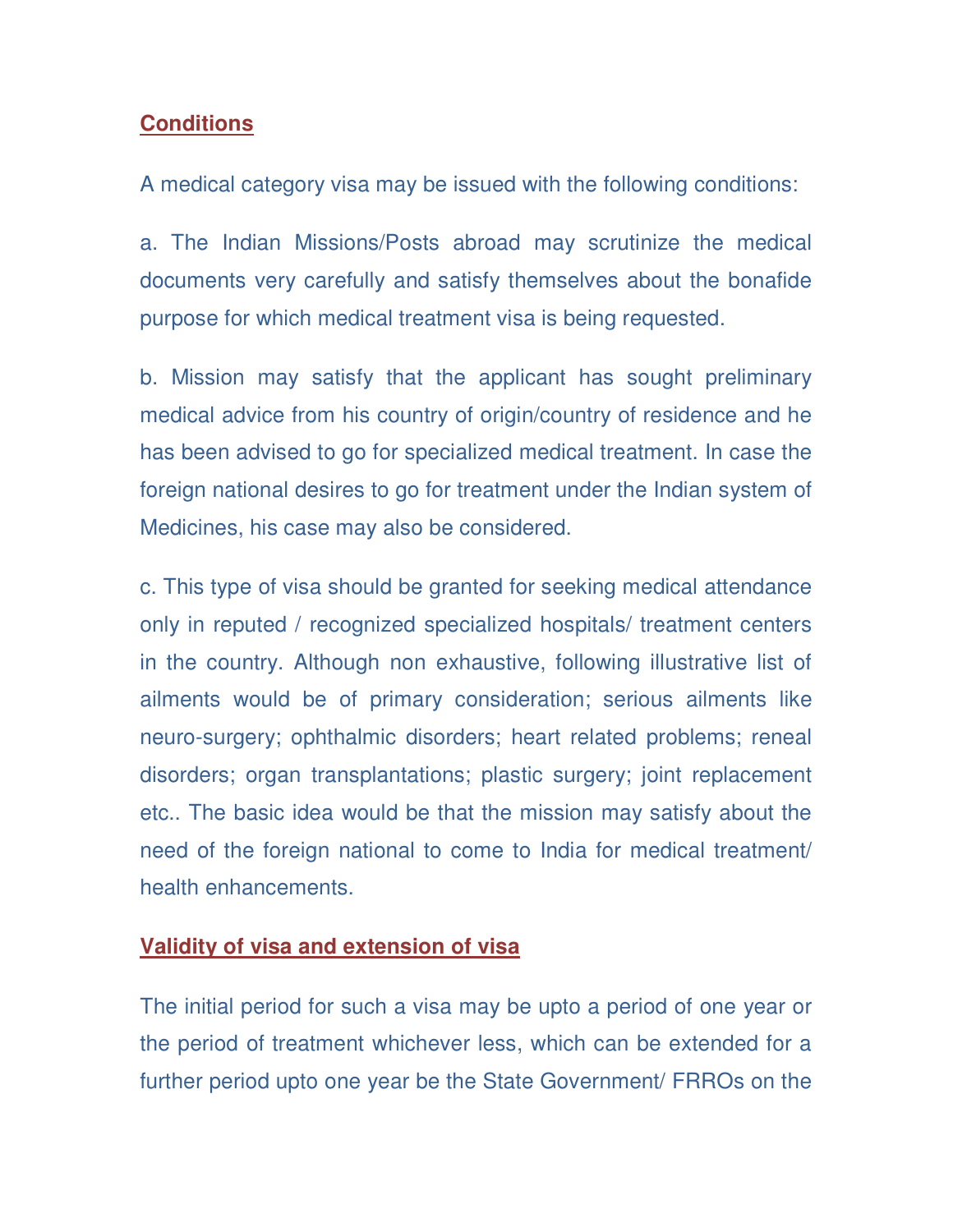production of medical certificate/ advice from the reputed/ recognized/ specialized hospitals in the country. Any further extension will be granted by the Ministry of Home Affairs only on the recommendations of the State Government/ FRROs supported by appropriate Medical documents. Such visa will be valid for maximum three entries during one year. State Government/ FRROs may permit one additional entry in emergent situation if required.

## **Registration**

Foreigners coming on 'M visa' will be required to get themselves registered mandatorily well within the period of 14 days of arrival with the concerned FRROs/ FROs

### **Visa to attendant/ family members**

Attendant/family members of the patient coming to India for medical treatment shall be granted miscellaneous visa co-terminus with the 'M Visa' of the patient. Such visa may be granted the spouse/ children or those who have blood relations with the patient. However, not more than two attendants may be allowed at a time for grant of miscellaneous visa. Such visa will be called 'MX visa'. Such foreigners are also required to get themselves registered with the local FRROs/ FROs well within 14 days from the date of arrival.

# **Registration for Pak and Bangladeshi National**

It may be clarified that 'Medical Visa' will be available to all the foreign nationals including China, Pakistan, Bangladesh, Sri Lanka. However